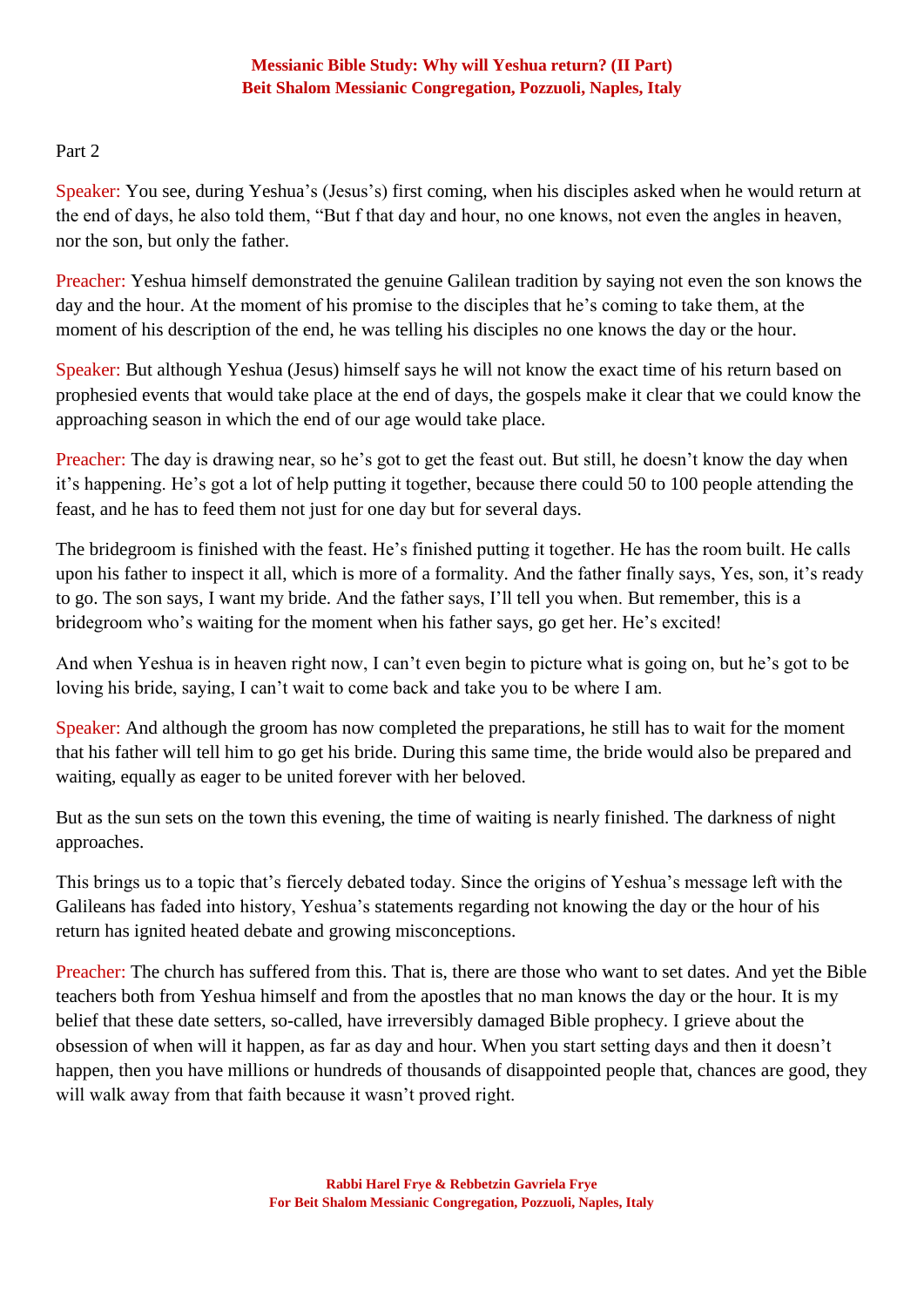Speaker: And the result is that Bible prophecy is being systematically erased from Christianity all over the world.

Preacher: I am very surprised. I never thought I would see this in my lifetime that the greatest news in the Bible is now marginalized, jeopardized, and is simply coming under great criticism and skepticism. Then you talk to a pastor, and he'll say, you know what? I don't want to be identified with the fringe. There is a fringe. We don't know the day or the hour. Nobody has any special insight. It's a secret, apparently, only God the Father knows.

Look, when you live in this world and suddenly someone tells you you're about to be taken physically out of this world, then knowing the day is like hitting the jackpot. However, it saddens me that even though Yeshua said no one knows the day and the hour, why do we think that we need to know? It sends a clear message. We're not supposed to deal with the actual date. We are supposed to deal with the preparation for that day.

Speaker: In addition, with spreading misconceptions of biblical prophecy, more churchgoing Christians with each passing year no longer want to hear about these so-called fringe topics. And most churches have clearly recognized this trend.

Preacher: If you ask a pastor, he will tell you flat-out, "You know what? Talking about the world coming to an end is not going to grow my church. The fact that even Yeshua (Jesus) is coming back is not going to."

That is the number on reason, actually. It's really because pastors are themselves ignorant concerning Bible prophecy. They are also fearful. They're fearful that if they start teaching Bible prophecy, (meaning that they would be teaching the Bible, so how can you not teach the Bible, the whole counsel of God,) without also teaching prophecy as a standard? But they're fearful that it's going to be too controversial.

Christians always want to be accepted by the world. They are always ready to brace worldly views in order for people to like them. You sugarcoat everything. You become a motivational speaker rather than a pastor because if you come to an unbeliever and pull out this idea of the rapture, they are going to run away from you. They are going to think you're crazy.

Speaker: And this growing trend of marginalizing Bible prophecy is not merely an unfounded perception. It's proven to be happening and likely far worse that you believe.

Preacher: Let me you to a more qualitative study that was done several years ago. There were 450 sermons from different pastors, and they were just taken as a sample and looked at. Only 2% of those sermons were preached from a passage of scripture that would be a prophetic book of the Bible.

Speaker: Here's why this is a problem. The culmination of prophetic events make up almost 1/3 of the entire Bible. The findings that on any given day, only 2% of sermons contained anything prophetic means that churches are intentionally marginalizing the topic.

Preacher: I think that when you take 30% of the Bible and you ignore it, then your understanding of the other 70% is going to be flawed. The Bible cannot be dissected.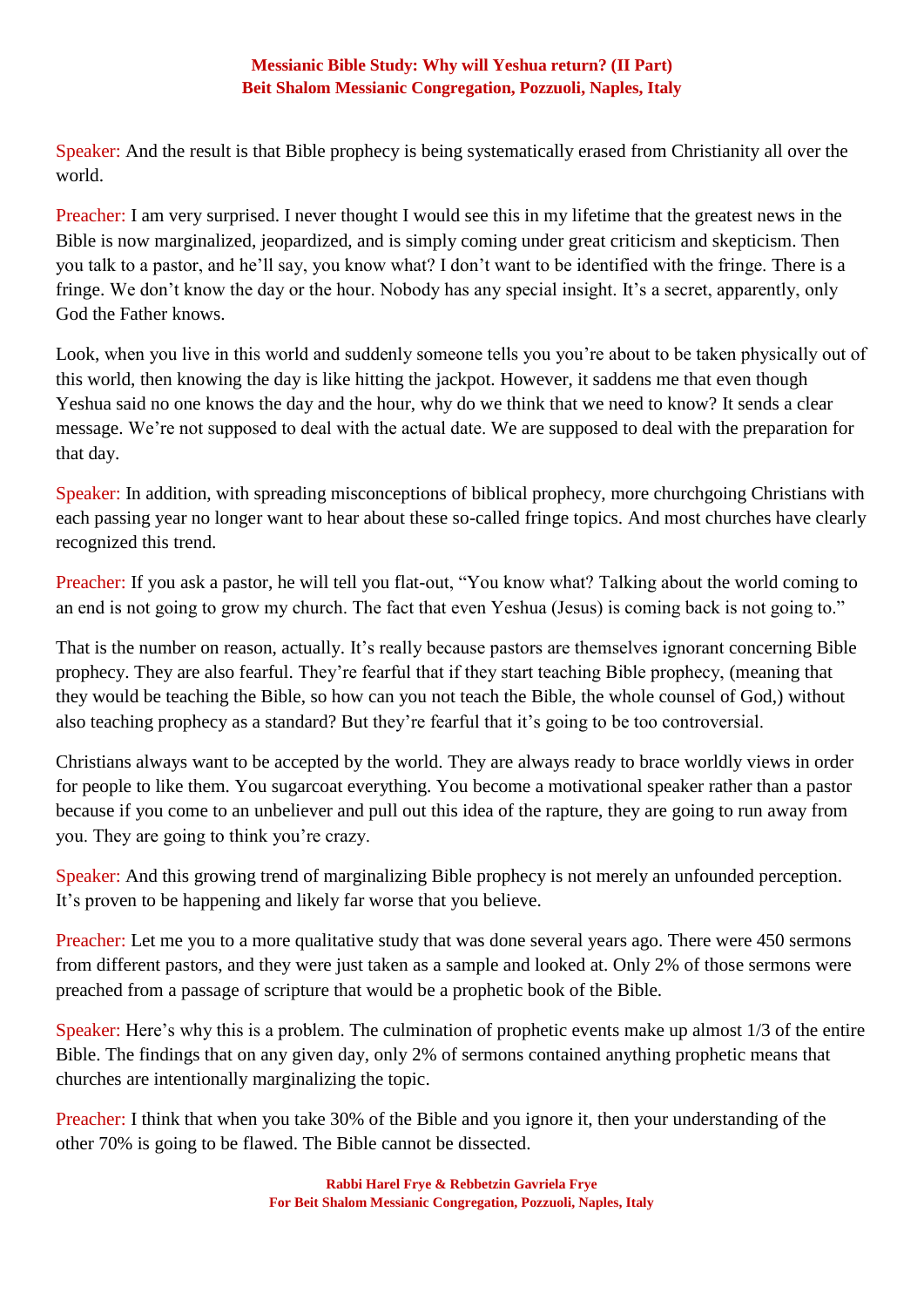You cannot just choose what you want. As to why it is that Christians today are dismissive of the Lord's return, I would connect the dots with Biblical illiteracy. And here is the important thing. I'm sad to say that it the fault of the pastor behind the pulpit.

Churches are going to tell you, you know what? I want to live my full life. I want to see my children grow up. I want to see my grandchildren. I don't want to think about end of the world issues. That is what really disturbs me, that the fact that the King is coming, we have a glorious home prepared for us, we're going to go to that place eternally, suddenly became negative, became something sad.

Speaker: But the bigger problem is that you cannot remove prophecy form the Bible without also removing the return of Yeshua (Christ).

Preacher: I absolutely believe that the rapture is a fundamental belief in the Christian faith. Eschatology, Bible prophecy, is of extreme importance. Since 30% of the Bible is prophecy, you cannot have the whole counsel of God without also having the prophetic word of God. It's the gospel. The gospel is that Yeshua came. He was crucified, buried, rose again on the third day, and is coming back again one day. If you take the return of Yeshua (Jesus) out of the gospel, you gut the gospel out!

Speaker: But even worse yet, the unintended result of prophecy being systematically removed from churches and educational institutes is that the world is forgetting why prophecy exists in the first place. It's so that God can prove to the world that he is God. The point to all of this is that if you remove prophecy from the Bible, you remove the proof that the Bible is from a divine source. It would place the remaining scriptures of the Bible on par with other religious teachings in the world. With all things perceived as equal, the Bible would be seen as no more relevant than any other so-called holy book.

Preacher: This is actually why it is that young people today want nothing to do with the church. The number one reason that many today don't believe is because there is no evidence. You know what's interesting is that Yeshua (Jesus) said, I have told you what's going to happen before it happens, so when it happens, you will believe that I am.

There is so much evidence, and the problem is that many today do not believe because they do not see the evidence that is there.

Speaker: And only one thing could come from this, a falling away of those that believe Yeshua (Christ) will return and even in the validity of the Bible itself, a terrifying trend that has already begun.

Preacher: The world of the past, say from the when it began until the 1990's is not the world of today. It has changed dramatically. There was a day when there was this knowledge of the Lord's return. If you talk about it today, and it almost reminds me of what Peter said about how that there is coming a day that they will mock and scoff any mention of the Lord's return. "Where is the promise of his coming? They've been saying that for generations and generations, yet he doesn't come."

I think that's all part of the end-time apostasy. Everything we're talking about, it was prophesied, it's happening right now. I think one of the things that plays into here is what the Bible calls the great falling away, the great fall from truth into apostasy.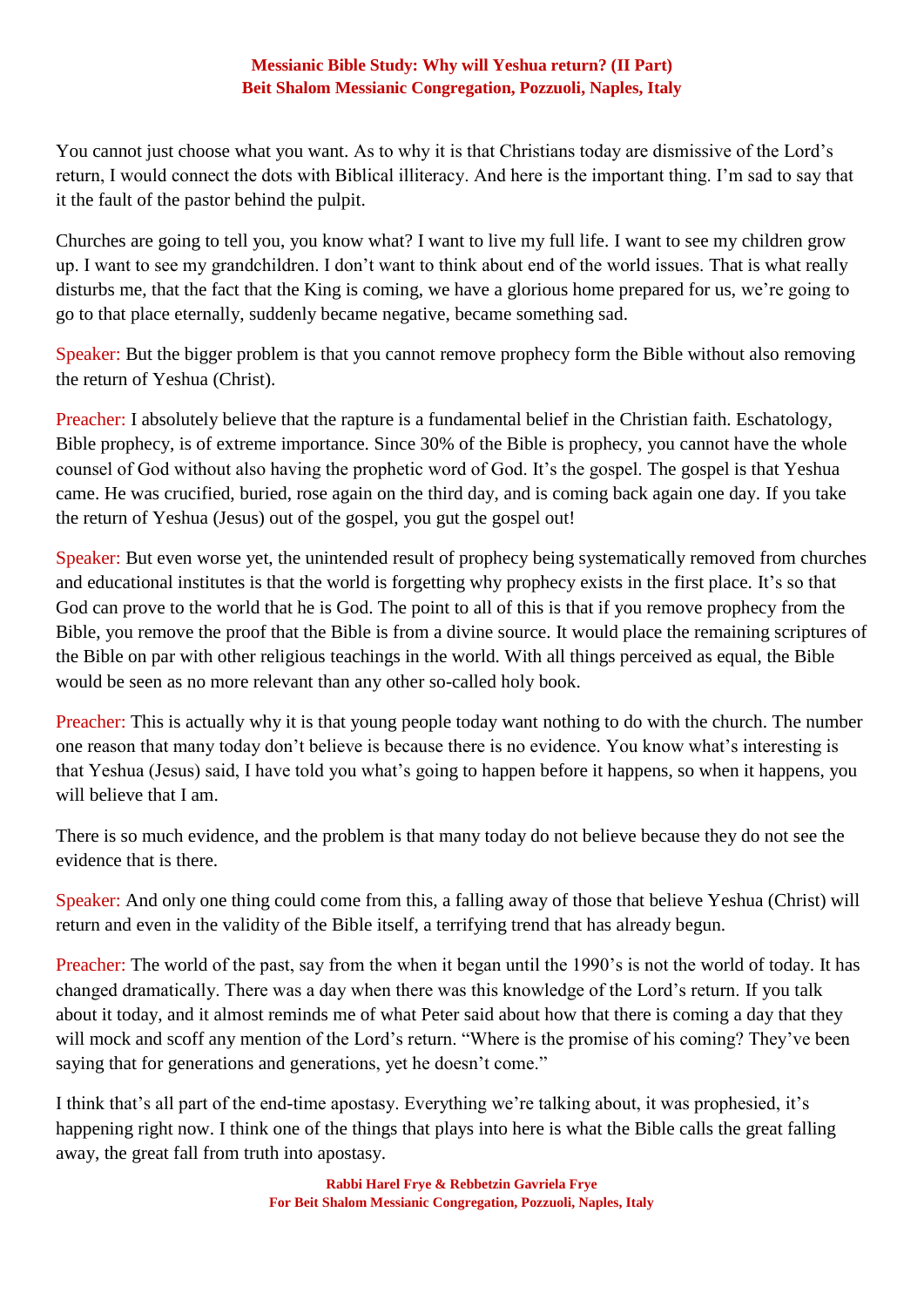Speaker: And this is not simply a perceived social change from different generational perspectives but one that is being exposed through findings from various organizations, such as LifeWay Research, the Barna Group and Pew Research.

Preacher: We see that only about 15% are bought into evangelical teaching indicating that Yeshua (Jesus) is the only way to remove their sin and that he alone is how someone can see eternal life and that they ought to share that. More than 8 out of 10 people would have some hesitancy or maybe completely dismiss the core evangelical beliefs of putting the Bible first and believing in Yeshua (Jesus) alone.

Speaker: According to multiple in-depth studies from various research organizations, more than 80% of people no longer believe that the Bible is the complete word of God, a trend that isn't surprising when considering the proof for the validity of the Bible itself is being systematically erased. With all religions being viewed more with each passing year as being equal and without substance, a global trend of humanism is exploding. (Even the Pope is speaking of humanism as a religion and denying that Jesus is returning)

Preacher: We're up to almost one out of four people indicating, "I don't really feel like I'm a part of any religious group." On that same survey, we did ask whether people believe the world will end in their lifetime. And less than one out of five, 18% of the people, actually believe that the world will end within their lifetime.

Speaker: Since the return of Yeshua is synonymous with the end of the world as we know it, this may give some associative insight into the trends we're beginning to see in why most people no longer believe that Yeshua Jesus) is going to return. And surprisingly, the scriptures foretold this, too, was going to happen.

Preacher: I know you have a little strength. This describes the church in the last days prior to the return of Yeshua (Jesus) as just hanging on. There are a remnant of believers today that are hanging onto that hope. And they are few in numbers and growing fewer with each passing day.

Yeshua said that when he comes back, will he even find faith on the earth? We know that in the last days, there's going to be a diminishing of people believing. I believe that what is happening in Europe and America especially is that the westernized version of, can I say, a man-made Christianity, is failing. It's failing in faith. It's failing in its ability to engage the culture. It's failing to be ready, to be busy about our Father's business. It's failing in evangelism. Why is this? Because there's no sense of urgency. And so we live in a time when there are those saying that they believe in the Bible and believe in Yeshua (Jesus). I have to ask the question, what Bible are you reading, and which Yeshua (Jesus) are you talking about?

When you're completely detached from the word of God, then the rapture seems crazy. Although the same people who may reject God will believe in aliens. They will believe in going to the psychic and hearing from the dead and all of that. They believe in so many things. But when you talk about Bible stories, they will immediately say these are fairy tales. And it's interesting because we found physical evidences to almost every single miraculous story in the scriptures.

Again, the Bible declares that in the last days there's going to be those who will say, where's the promise of his coming? Everything has been continuing on since the beginning. And they mock. The Bible says in the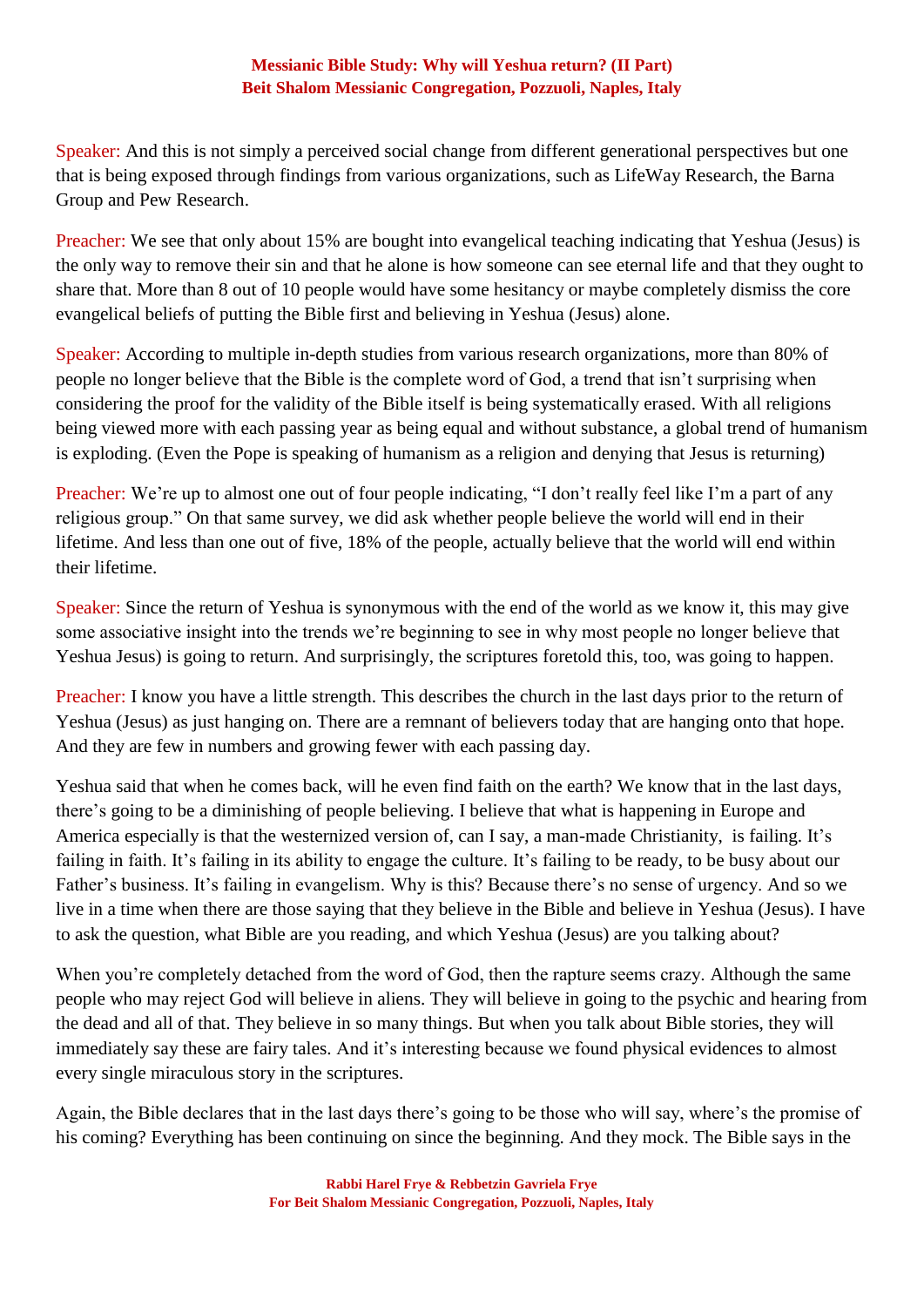last days there's going to be mockers, and there's going to be those that make light of the return of Yeshua (Jesus).

Not only is it going to get worse, it's going to get exponentially worse.

Speaker: Considering these trends, it's not surprising that this is precisely why the scriptures famously warned that in the last days, Yeshua will return as a thief in the night into a world that is unbelieving and unprepared.

Preacher: Yeshua warned his disciples to be ready for his second coming. Regarding the times and the seasons, my brethren, you have no need that I should tell because you perfectly know. The day of the Lord indeed will come to this world as a thief in the night. But it will not come as a thief in the night to you, because if you're ready, you're ready. And we can only be surprised and we can only suffer from it if we're not ready. He's going to come as a as a thief in the night to those who have been bogged down and weighted down with what Yeshua (Jesus) said are the cares of this life.

Speaker: Yeshua returning as a thief in the night to those unprepared in the last days appears selfexplanatory. And for years, theologians interpreted the meaning at face value. But you see, in ancient Galilee, we know that only the father of the groom knew the day and the hour that the wedding would take place. But what researchers have now discovered is that the hour would be in the middle of the night.

Preacher: Well, even the idiom of, "no man knows the day or the hour," the idiom of, "as a thief in the night," they in that day would absolutely understand exactly what Yeshua was saying when he used those expressions. They knew it was literally going to be as a thief in the night, and it would be in the night, which again was why they had to have oil in their lamps and their lamps lit so that it would not be as a thief. They were ready, dressed and ready.

Speaker: This was the ultimate surprise twist on the Galilean wedding, and Yeshua, who lived among them for years, knew this all too well, that the groom would come for the bride in the middle of the night.

Preacher: The bride's life was pure. She slept in her wedding dress. Her bridesmaids were dressed in their white linen garments, and they were ready to help her out should the bridegroom come, which he was coming unexpectedly at an hour she didn't know, so that she could be ready to meet him.

They would do that in the middle of the night for a reason. It's to basically declare that it can happen when everybody else are not necessarily ready. It is deliberate. And that's why only the people that have an active part in the wedding are excited and are ready. But those that are not are completely asleep! They are literally asleep. That's why we're told not to fall asleep as others do. That's why one of the reasons, I think, Christians should always look for is, what are the signs that Yeshua (Jesus) gave to his disciples, and are we seeing them?

Speaker: And though Yeshua returning as a thief in the night was directed to the unprepared world, he also gave another warning directed more to those that would be waiting for his return at the end of days, a parable that warns how even those that believe they are prepared can end up left in the dark. Yeshua spoke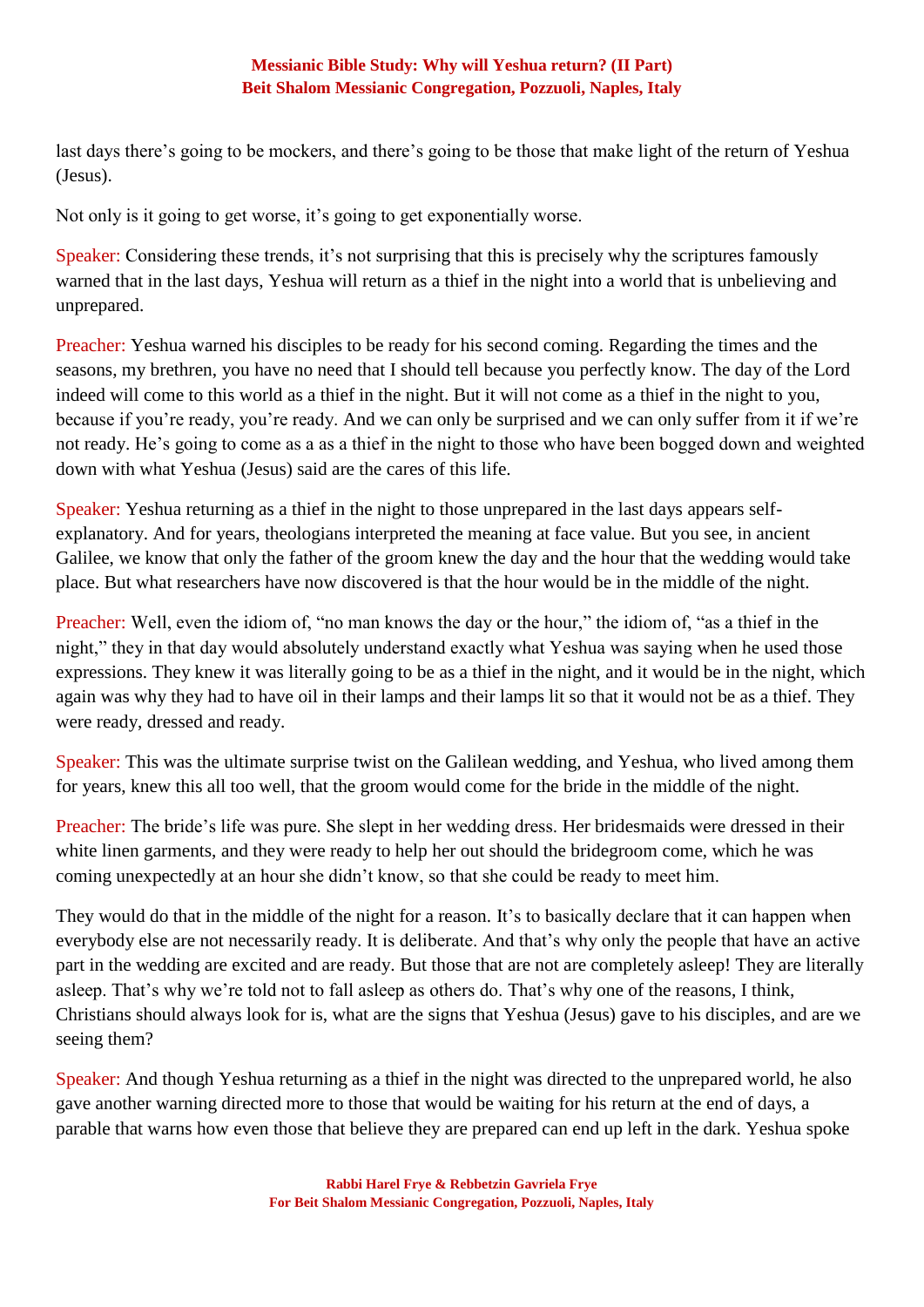about 10 bridesmaids in the night prepared and with oil burning in their lamps waiting for the arrival of the groom, which would come at any hour.

Preacher: So you've got the parable of those with the oil in the lamps. You have 10 of them. All 10 started, but not all 10 finished. Some say, "yeah, they did.", but no, they didn't. The Bible says that at the time of the midnight cry, they all jumped up and trimmed their lamps, but only five had enough oil to continue on. This is the key. Symbolically in scripture, the oil is a reference to the Holy Spirit in your life. So you can be a believer, listen carefully, Yeshua said these are they who believe for a while. It doesn't mean you are born again to believe. Has your belief brought you to faith in Yeshua (Jesus)? So these virgins were religious. They were ready and waiting. They had lamps. They had oil. But only the ones that had enough oil made it to the end.

Speaker: The application for this today is quite clear. Wit recently exposed social trends, many believe that this prophetic warning from Yeshua himself regarding the church in the last days is already coming true.

Preacher: I think the remnant is keeping watch. It's a small sliver of Christianity, some estimate between 1% and 10%. They're watching. They're waiting. They're looking at headlines and current events. But I think that's a smaller and smaller portion of the church today.

Speaker: As we head back to the time of Yeshua, the sun has now set on the town of Cana. And just as Yeshua warned the world will fall asleep in the last days, tonight so have many of the Galileans. But tonight, the groom's hour has finally come. The bridegroom knows the day is coming. But he sleeps with his groomsmen, they are all on the floor, perhaps in a small room, and the father makes a decision, now is the time. The father has decided that now is the hour his son will retrieve his bride. He wakes him and says, "Go get your bride."

Preacher: The son leaps to his feet, and he grabs a shofar, a ram's horn trumpet, and he lets go a blast to wake up the entire village. It's a marvelous scene. But it's meant to wake up not only the village, but the bride and her family.

It was during hours of unexpectedness that it would have been in the very early hours of the morning, even at midnight, where the bride would be hearing that cry. "Behold, the bridegroom cometh." And she was to rise up. She was to get her lamp trimmed. She was to be now executing her preparedness.

Speaker: The wait is over, and the groom is finally on his way to be united with his bride. As they move through the town streets, shofars sound loudly to not only wake the bride, but also the guests that were invited to the wedding feast. Only those that were prepared could quickly rise and join the concession.

Preacher: The bridegroom and his groomsmen now exit the house. They go out of the compound, begin to go through the streets of the village, until finally they come near the bride's house. And as the bride comes into view, what a shockingly beautiful scene it must be! There in the middle of the night, you have a row of women with the bride in the middle, all the bridesmaids dressed in their white linen robes, and in the center, the bride dressed in her beautiful bridal gown.

Speaker: After a year of preparing and waiting, they are finally together again, reunited as one forever. The parade led by the bridegroom now rushes up towards the bride and her family, and all the people that are standing there, the bridesmaids, and the two men with the litter set the litter down on the ground in front of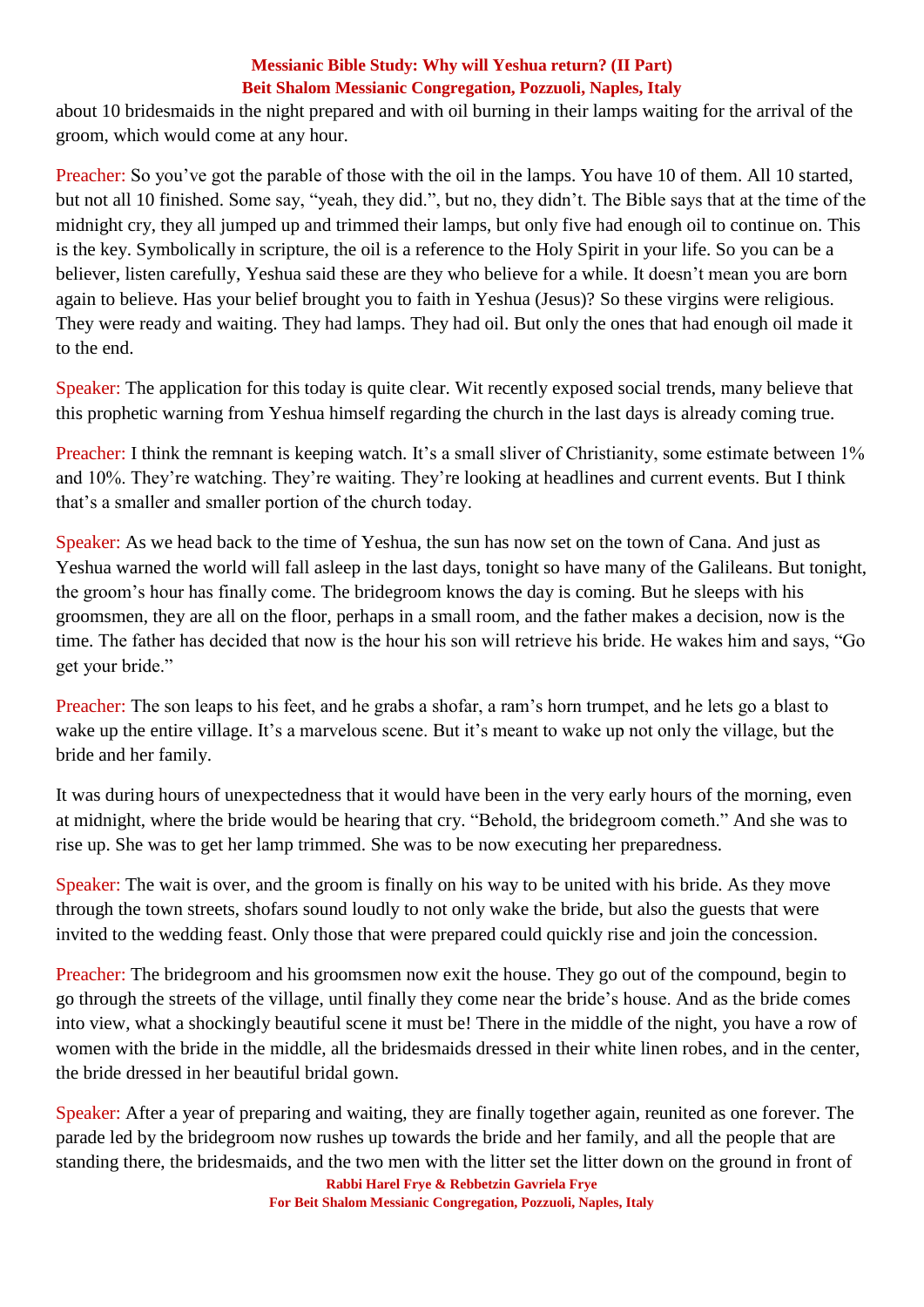the bride. And she very modestly steps onto the litter, and lowers herself down. The bride did not simply follow her groom back to the father's house, but she was lifted into the air.

In fact, the ancient Galileans referred to this moment as "flying the bride to the father's house."

Preacher: She's lifted up off the ground. She's escorted with him back to that place of preparation. It speaks, it shouts, all about God's grace. It's not her efforts. She was just to be ready because she loves him. She borne aloft. She's taken away with him. It's all about the grace of God. It's about the grace of God from the beginning all the way through to now, to the end.

Speaker: There are multiple chilling similarities between this cultural practice and descriptions throughout the Bible regarding what theology has called the rapture, a moment that believers are caught up in the air to be with the returning Messiah in the end of days.

Preacher: This makes me think of something, that when the bride is lifted off the ground, and they carry her off the ground, as it were, flying her to the father's house, doesn't this sound like Yeshua (Jesus) collecting his bride off the earth to join him in the air? Without question I believe that. The clues that were given in scripture all speak with specificity to this exactly being the rapture.

This is the reason why he's coming to take us. Why would a bridegroom come and take the bride unless it's to marry her? From that moment on, we will always be with the Lord, just like a husband and a wife are one. They cannot be separated anymore. This is why I believe the rapture is such an amazing thing.

Speaker: After the bride is flown to the father's house, the long-awaited conclusion has begun, the beginning of a wedding feast joined and witnessed by all of those that were prepared and heard the call during the darkness of night. And Yeshua(Jesus) made it clear to his disciples that this, too, is a picture of what will happen at the end of days.

Those that are caught up to be with the returning Messiah will partake in what the Bible refers to as the marriage supper of the lamb, the lamb being a clear reference to Yeshua himself as the sacrificial lamb crucified on the cross. In fact, the apostle John references this wedding feast when the believers are reunited with Yeshua (Jesus) as written in the Book of Revelation. To those in the final generation, he writes, "Let us be glad and rejoice and give honor to him, for the marriage of the lamb is come, and his wife has made herself ready."

Preacher: The father's house in a Galilean wedding is the perfect picture of heaven. Together as a married couple, bride and bridegroom, united forever, living in the bridegroom's father's house. Why this is so important is because this is our destination, that we are chosen as the bride of Yeshua (Jesus) and to dwell with him for all eternity. And everything here on earth is a foreshadow, a picture, of that which is to come. It's interesting, at the Last Supper, twice Yeshua says this, "I eagerly await to partake with you when this finds its fulfillment in my kingdom."

Here's the question that has to be asked, why did God make everything? Why did he let the world fall? Why did he send his son? Why did his son have to die? Why did his son have to rise from the dead? And then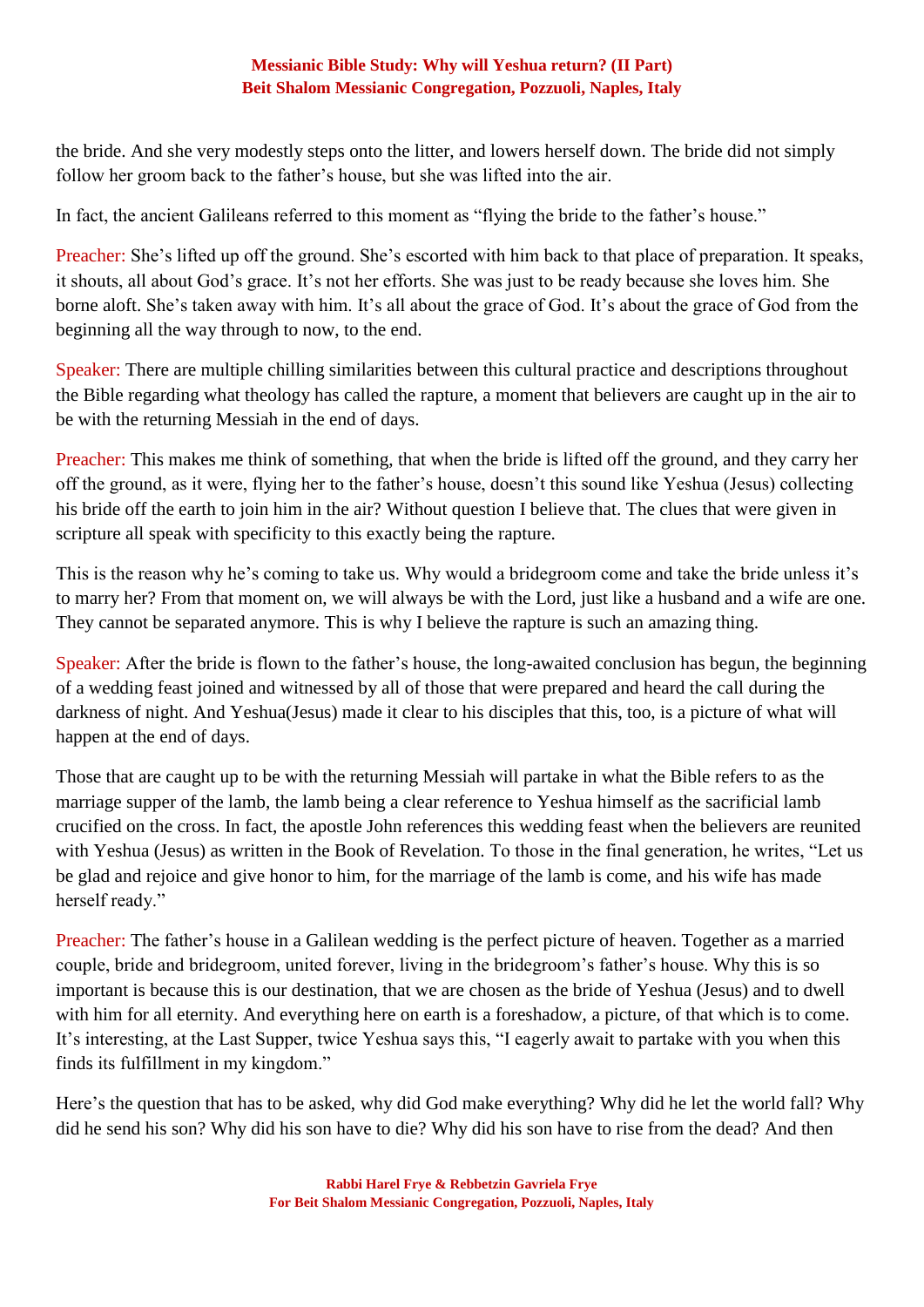why did his son ascend in heaven? Why is his son coming back? This may be the most important event in the entire history of eternity when god brings a bride to his son.

Speaker: Because of this, Yeshua (Jesus) promised that he would return for his bride to all that have and will accept his promise until the day he returns, to not only be united with, but to save his bride from the wrath that is to come upon the world in the last days.

But Yeshua (Jesus) warns that many will not accept his offer to attend his wedding feast, that there will many that choose to be separated from him for all of eternity, those that will be left behind.

Preacher: When they get to the father's house, everybody piles into the compound now, and the feast is set and ready to go, and the door is shut behind them. No one leaves, and no one comes in, for seven days and nights.

Speaker: In ancient Galilee, if you were locked out, there was no getting in.

Preacher: There are so many people who know about it, believers and non-believers. "Oh yeah, I've heard about the rapture. Oh yeah, Yeshua (Jesus) is supposed to come back. I've heard about this." Listen, hearing about it's not enough. In fact, we know from Galilean experience in the first century that you not only had to be ready, you had to have enough oil, you had to get in. You had to get into that wedding feast. And then the door was shut. By the way, once the door was shut, it was shut! Those who were out were out. And you think about the incredible, terrifying reality of knowing that Yeshua (Jesus) said he would come back, and to then be shut out, to be left out? And yet Yeshua was warning us in those parables. He was warning.

Speaker: And just as with an ancient Galilean wedding, Bible prophecy warns that those who missed the second coming of the Messiah are destined to partake in the wrath of God that will be poured out upon a rejecting world.

Preacher: And the righteous will be removed from the earth, because the Lord says in Isaiah 26, "I will put them in their place, I will shut the doors behind them in these inner chambers, while I pour out my indignation, wrath, upon all those who dwell on the earth."

The fact that the church escapes God's wrath is so important. The church does NOT escaper man's wrath, and we can see that going on, terrible persecution going on in various parts of the world. But the church, biblically, scripturally, God says that he's going to spare us from the wrath to come.

When you look at the whole picture, the Galileans are really the key to understanding the why and what of the second coming of Yeshua (Jesus). Yeshua used this illustration that they knew so intimately over and over again, that you have a bride who is loved by the bridegroom, who is betrothed to his bridegroom. And the bridegroom is going to make a covenant with her, and then he's going to go away. And eventually, when they don't know, he's going to come back to take her to him where he is. This is an amazing thing, and it all emerges from what the Galileans understood. Yeshua talked to the Galileans like they were Galileans, so that they would understand what he meant when he said, this is what it's going to be like when I return.